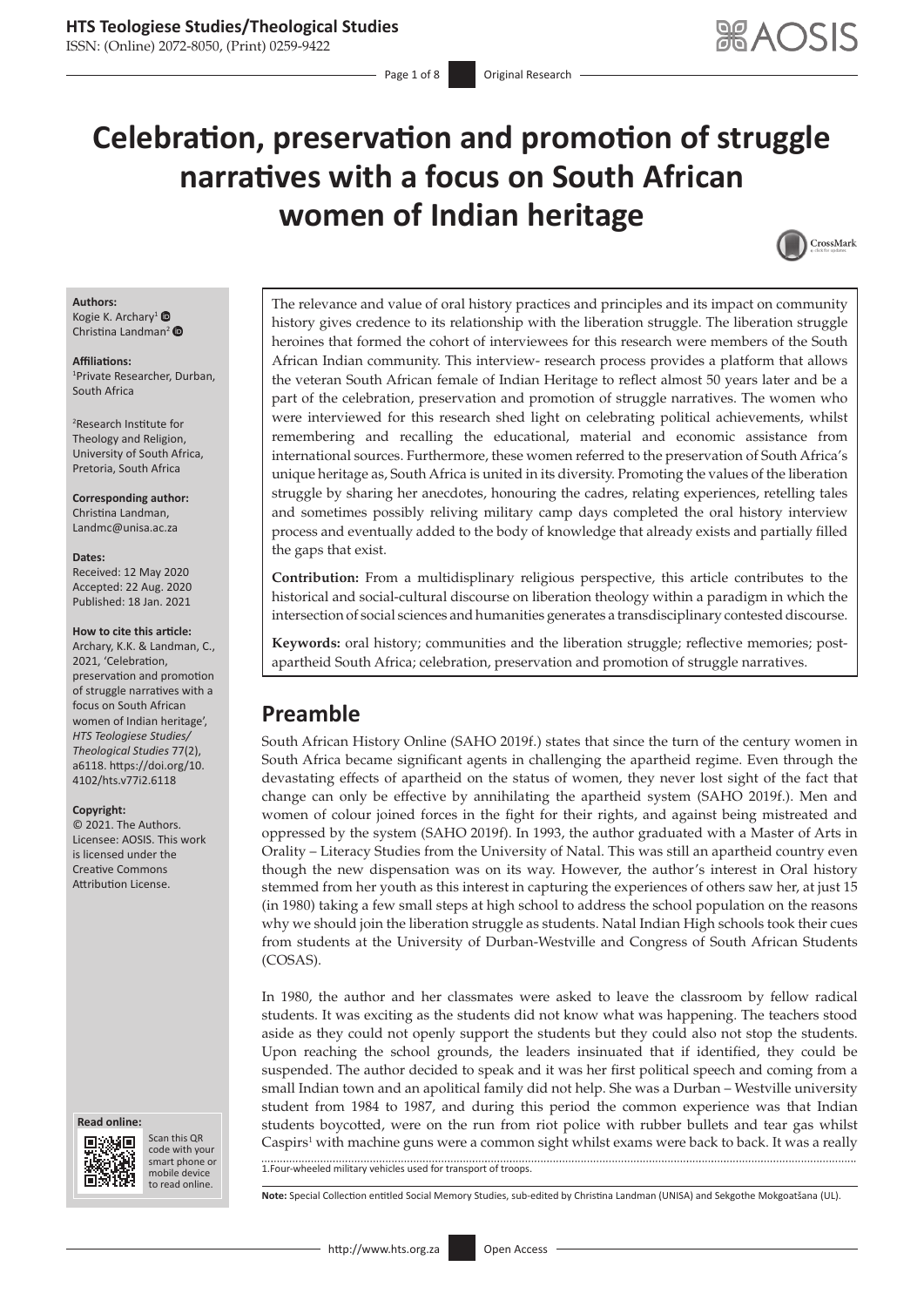difficult time as student politics was vibrant as they resisted strongly and sang songs with the theme 'Liberation before Education'.

The author began teaching in 1988 – mainly Afrikaans as a teaching subject – a forced choice if you wanted to be employed – and just one class of History. In 1990, she was founder chairperson of the Gender Desk of the Natal North Coast Region of the South African Democratic Teachers Union (SADTU). During most of this time, her interaction and reaction in the main was within the Indian community. She witnessed some Indian leadership at work at the grassroots level. Within her portfolios she began working with the African National Congress (ANC), Independent Electoral Commission (IEC), the Confederation of South African Trade Unions (COSATU) and attended meetings in Johannesburg in the run up to the 1994 elections. She was then mandated by the Verulam branch to attend the 49th Annual General Meeting of the ANC in Bloemfontein in December 1994. It was the first Annual General Meeting of the ANC since the unbanning. It really was an unforgettable experience as she had an opportunity to speak and be photographed with the great icon himself, President Nelson Mandela.

The author has harboured a great interest in oral history and history as she embarked upon further oral history studies, and for her PhD research, she interviewed over 100 respondents who were associated with the Maidstone Mill and attached estates. The interdisciplinary research which included Industrial, Organisational and Labour studies witnessed the author investigating culture, communication, power, leadership and changing management in a new democracy, as well as recording the histories of individuals and families that were associated with these estates which formed a part of the multiracial community, even though this was a designated Indian area.

In 2010, South Africans of Indian origin celebrated the 150th Anniversary of the Arrival of Indians to the then colony of Natal. In her role as the Public Relations Officer of the 1860 Indentured Labourers Foundation Verulam, the author researched family histories of the mainly Verulam community, which were compiled into a 104-page publication entitled the '*GIRMIT*'. During the writing and research process, the author was reminded of modern slavery meted out to the Indians from 1860 to 1910, when India finally halted Emigration to the colony after receiving damning reports. However, on the contrary, many Indians chose to stay in the colony and build a new life for themselves away from India, as they believed that the opportunity was here in South Africa.

This oral history research has made it possible for the author to investigate what women of Indian origin in South Africa have experienced, politically, during the struggle years, especially from the 1960s until they returned from exile in the 1990s.

# **Methodology**

The oral history interview methodology was utilised. Three females were interviewed. Dr Sinthi Qono (interviewed on 11 September 2012) was identified as she lives in the same area where the author grew up, and it is known that she was one of the Simon David Family children that went into exile. Upon approaching her, the author was able to identify the other females as suitable respondents for this research. During the oral history interview, the respondents brought alive the past whilst living in the present, yet, simultaneously contemplating the future in terms of her role in society. The second respondent, Mrs Rajes Pillay (interviewed on 18 September 2012), the unsung surviving uMkhonto we Sizwe (Spear of the Nation) (MK) madam soldier, had her legendary, yet simple, story to tell. Finally, Mrs Urmilla Singh (interviewed on 22 September 2012), the humble and compassionate civil servant who was part of the mass mobilisation within the country, shared her adventurous tales as well. The dynamic and intelligent academic, Dr Qono, who had semi-diplomatic status, also brought alive her vast experiences across the continents. All of the respondents were over 60 years of age at the time of the interviews and they were able to triangulate the relevance and value of Oral History practices and principles that give credence to its relationship with the liberation struggle. This correlation between oral history and its ability to connect oral historians with individuals to create avenues for collection of authentic and primary data adds to the existing body of knowledge on the contribution of South African women of Indian heritage to present-day South Africa. The author prepared a questionnaire beforehand. This research instrument was used to gain insightful information in terms of their experiences during the struggle times. The duration of the interviews varied. None of the interviews were taperecorded as the respondents were satisfied with answering questions and the author writing them down. The author did not want to tape-record the interview as she was not sure as to the reaction of the respondents as the theme of the research was centred around liberation politics, and this could at times be sensitive especially if the veterans did not feel appreciated by the system after the sacrifices that they made.

# **Conclusion and recommendations**

From the interview with Dr Qono, when she was asked about South Africa as she reflected on what comes to mind especially from the sixties to the nineties, she divulged that being 'placed in racial ghettos meant that one went to a racially/ethnic divided school, worked in a similar situation and life in general was concentrated likewise'. In light of her comments on 'racial ghettos', it is prudent to note that in a public lecture on 02 August 2019, Pregs Govender stated that 'Steve Biko united us across apartheid's ghettos of "African", "Indian", "coloured", "non-white" as black people fighting apartheid brutality and its strategy of divide and rule' (Swingler 2019). For Dr Qono, '… post-apartheid was completely different. Most of them with jobs were finding themselves in mixed situations. However, for those who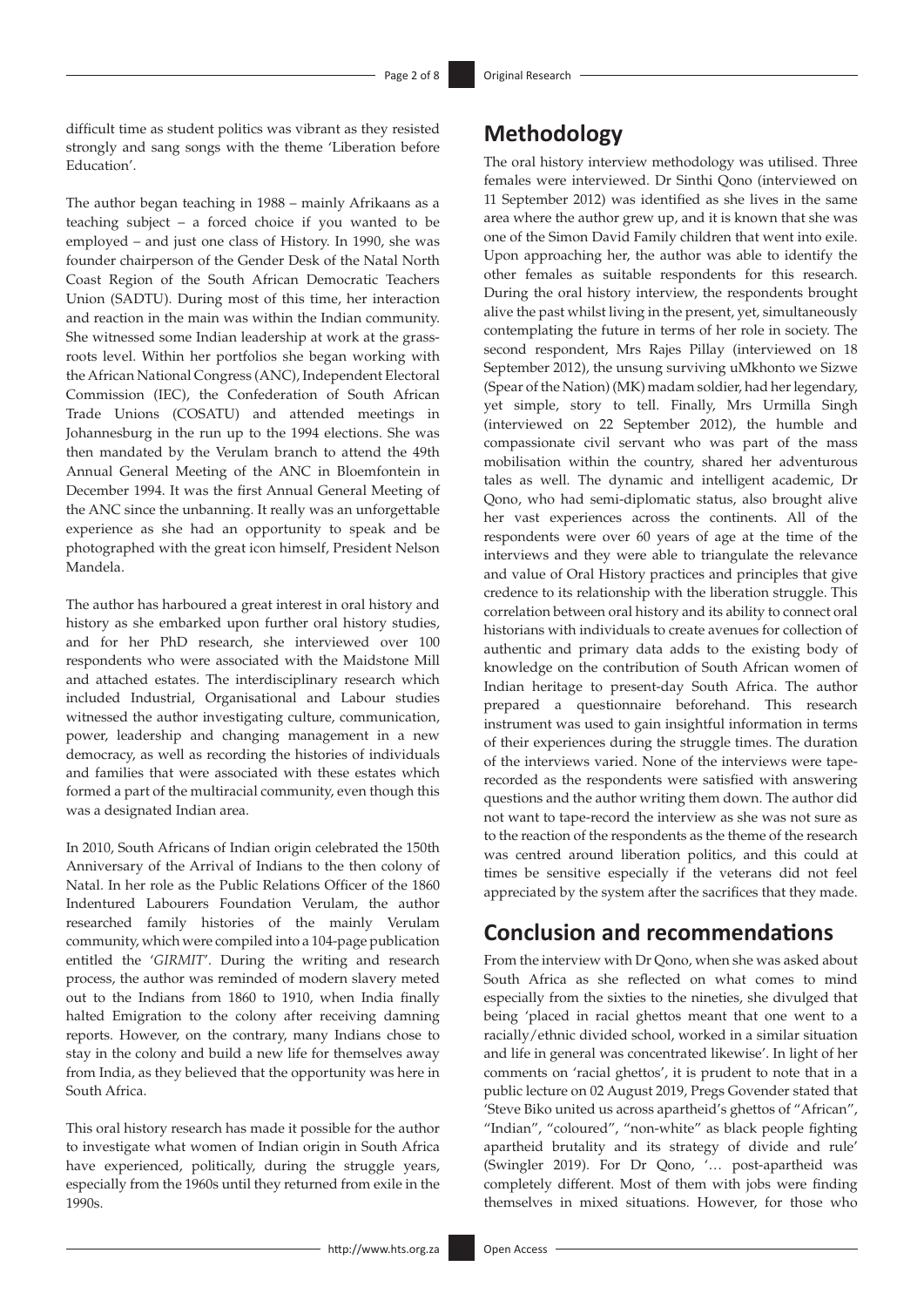were jobless and poverty stricken life was the same.' In conclusion, Dr Qono responded by saying that:

'Out of the country I was better off than most exiles and refugees. In Germany, where my first two children were born, we lived as semi-diplomats, so life was happy. I went to Lusaka, Zambia with my children who were 7 and 8 years old. As a single mother without an extended family, life had its problems. We went to Dakar in Senegal three years later. Here again, we were semidiplomats and life was good. For the children, however, changing schools, languages etc., was not easy for them. Back home, the first year was traumatic, looking for a job, house, etc. for five people was difficult. Today my three children and I are well and happy.' (Female, retired lecturer)

Dr Qono's third daughter was born in Senegal.

However, what saddens Mrs Pillay as she reflected on the country, especially from the sixties to the nineties, is the rate of crime and all atrocities committed against mainly women and vulnerable young children as well as fraud and corruption in our democracy. She believes that this was never the culture of the ANC and is appalled by what is happening. Her vision is that 'we should become united as a South African population. The barriers to this at the moment are the crime, corruption, lack of resources and the world recession.' Today, Mrs Urmilla Singh is a member on the board of the Dr Monty Naicker Commemoration Committee (MONACC). Mrs Singh is a tourist guide, operating as Tours of Remembrance in the Durban area and her tours relate actual happenings that took place and she pinpoints actual locations to her tourists.

South African Indian women took their place in the resistance struggle and even though the exiled veteran MK comrade played her part and sacrificed to ensure they delivered, the Indian lady in her saree (a 7-metre length of material – wrapped/draped around an woman's body) walked the distance and that resistance gave momentum and support to the liberation struggle as a democratic South Africa was envisioned. This venture of looking at what South African women of Indian origin have contributed in terms of the liberation struggle, life in exile and mobilising from within was interesting to research as it was to put together.

# **Introduction**

Three oral history interviews were conducted with three South African women of Indian heritage who were cardcarrying members of the ANC. The South African Native National Congress (SANNC) was founded by John Langalibalele by Dube in 1912. According to SAHO (2019c), the constitution of the SANNC had several basic aims centred around defending and uplifting the black people of South Africa. In 1923, this organisation, SANNC, became known as the African National Congress (ANC). Dr Sinthi Qono, Mrs Rajes Pillay and Mrs Urmilla Singh were interviewed on 11 September 2012, 18 September 2012 and 22 September 2012, respectively, at their homes. Women,

in most societies throughout the world, over time, have been involved in struggle issues. Indian women in South Africa are not new to this phenomenon and women in general 'as a group, are specially targeted to get involved in specific protest campaigns whilst special upliftment programmes were also initiated to improve their positions' (Clarkson 1997).

# **The first interview was with Dr Sinthi Qono**

### **Dr Sinthi Qono**

Dr Qono was interviewed on 11 September 2012. She was born in Pietermaritzburg but matriculated from Verulam Secondary School. She moved to London but has also lived in Germany, where her two daughters were born. She then moved to Lusaka, Zambia and finally to Senegal, where her youngest daughter was born. During her time in exile and between continents, she completed her doctoral thesis. According to Dr Qono, as she understood it, Oral History is a concept, where

'[*I*]t is people who are unable to document their life experiences but remember it to relate to whomever. It is important because there are millions of people around the world who are unable to document vital social and political experiences which could contribute to genuine histories in their respective countries. In South Africa, its importance is just as vital.' (Female, retired lecturer)

# **Communities and the liberation struggle**

With regards to 'Communities and the Liberation Struggle', she ventured:

'Broadly, in the South African struggle for liberation, leaders come from all over the country. Each of the leader's communities from where they originated were obviously proud of their contribution. Most leaders however, did not see themselves as representatives of their community of origin but leaders of the entire country. This was the case in all race groups, as well as in most African countries. So, as we are talking about the South African community, these leaders inspired all South Africans interested in liberation, needless to mention that Nelson Mandela did not inspire only his own countrymen but peoples around the world, placing him among great leaders such as Castro, Lenin, Che Guevara, etc. Leaders such as A. Sisulu, L. Ngoyi, women of the Naidoo family in Johannesburg, E. Gandhi and many others, just as our male leaders, have shown great leadership and have inspired the nation across the gender line.' (Female, retired lecturer)

During the interview, the author enquired about leadership in the Indian communities during the struggle days, why, how and what was done and Dr Qono responded by saying:

'There was a great urgent need to do so. For centuries we have been oppressed and exploited. This was done on two levels. The mobilisation of the masses nationally and secondly, campaigning for support internationally. Both were equally difficult. Nationally, the liberation fighters had to face the wrath of the apartheid regime and on the outside, while the socialist countries,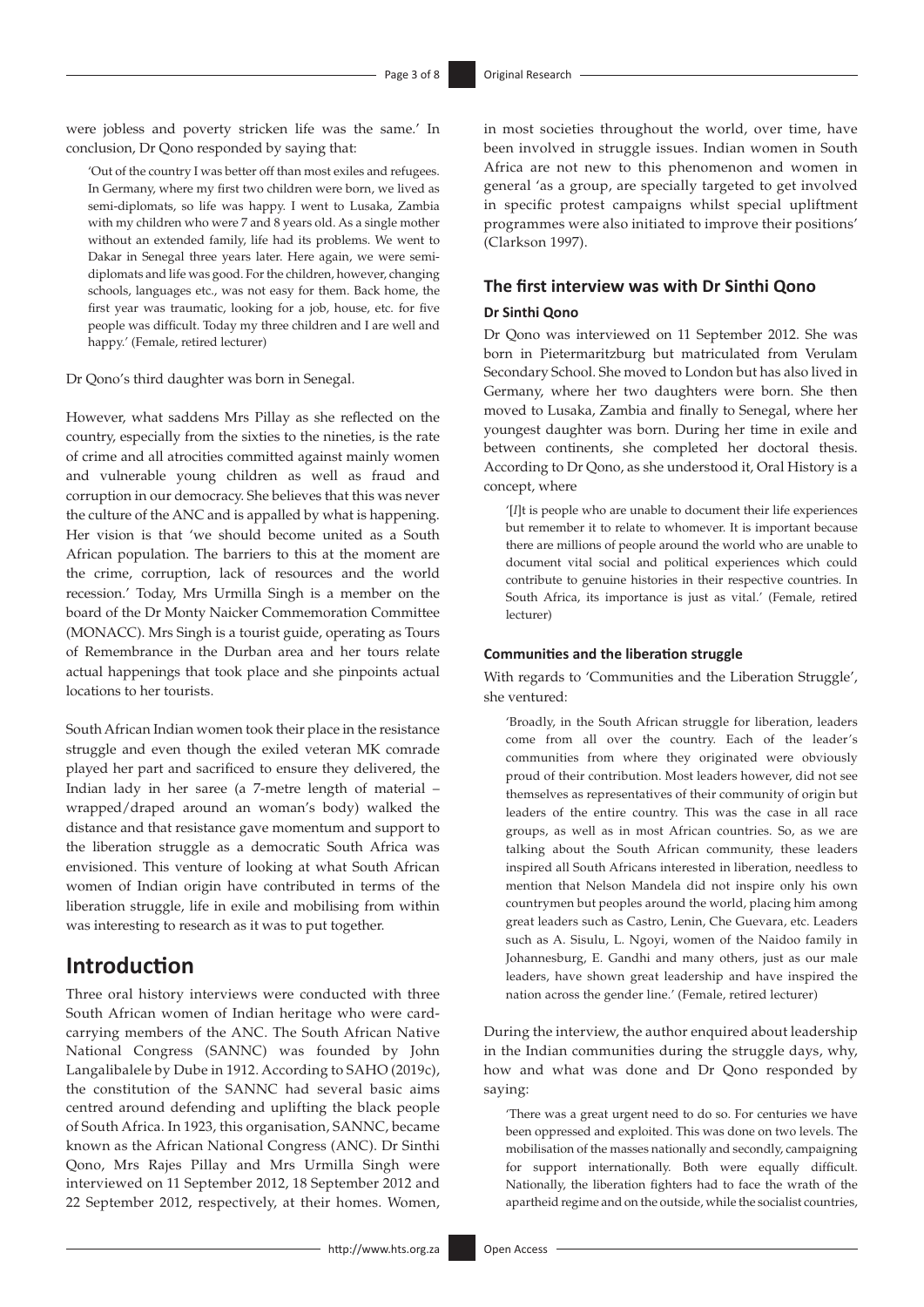Russia and India were of vital help; it was not easy mobilising the rest of the world.' (Female, retired lecturer)

# **Cultural heritage**

During the discussion it emerged that individuals in respective areas were bound by their cultural heritage, as culture played some part in defining communities at that time and so Dr Qono mentioned that:

'Communities would most likely have celebrated their religious rites, birthdays, 'successes', etc. but for the vast majority of the African population there was little to celebrate, especially if we take into account the homelands.' (Female, retired lecturer)

On the issues of religion and spiritual beliefs and the role these played as well as conflict within families, friends and how they were resolved sparked the remark:

'The political system being so narrow and sectarian, it was obvious this would filter down into households. Religion and culture would have been encouraged negatively to suit the divide and rule system.' (Female, retired lecturer)

In Germany, she 'experienced tolerance and acceptance as locals lived in harmony'.

#### **Liberation fighters**

The seventies proved to be 'a very bleak period for liberation fighters in and outside the country. For me personally, I was living in a socialist country. It was the best time of my life.' During the seventies, – there was a vacuum in the ANC leadership as many were imprisoned. During the eighties:

'This decade saw hope. In the country, the UDF was formed and politically and militarily there were gains. Personally. I spent this decade in Senegal where my husband was a semi-diplomat.' (Female, retired lecturer)

According to Dr Qono during the nineties, 'Exiles had or were returning. For the country there was great jubilation. Political leaders and parties were unbanned. After some resistance, stability (politically) was in sight.'

On the aspects of Celebrating, Preservation and Promotion of Struggle Narratives, the author enquired 'What experiences from the old days gives you reason to celebrate?' and she responded:

'We were no more segregated. However, the fall of the socialist countries meant that South Africa was not going to embark on a socialist orientated path. This gave me no reason to celebrate. Everything depended on the political will of the country, the region and continent. Corruption, fraud and self-enrichment is the order of the day, while some socio-economic progress has been attained.' (Female, retired lecturer)

As far as personal or group political achievements were concerned she intimated that:

'In a democratically elected SA there was little group activity outside of government. My branch elected leader did nothing to interact with members in our ward. Personally, as a lecturer at Durban University of Technology, I feel I achieved some progress in influencing students to think progressively.' (Female, retired lecturer)

On the issue of educational, material and economic assistance from international sources, there were many gains, which were expressed as such by Dr Qono:

'During the struggle it was the socialist countries led by the Soviet Union that helped liberate the colonised countries. Decolonisation was almost complete due to their support. India, China and Africa were also great helpers to those countries that had still to be liberated. The people of Western countries had organised themselves into anti-colonial and apartheid organisations and were a formidable force against their countries' support of colonialism and apartheid.' (Female, retired lecturer)

# **Heritage**

With reference to the unique heritage where South Africa is united in its diversity, it emerged that 'Statues must be preserved in museums. Museums exist in all provinces depicting our past. More needs to be done.' On the point of 'What do you view as pertinent to promoting the aspects of the struggle?' Dr Qono was of the opinion that:

'We have created public holidays around key events. Some go into months e.g. Mandela's Birthday 18 July – not as a holiday per say but public service time out – 67 minutes as a tribute to Nelson Mandela to engage in community outreach projects, Women's Day. These days must be taken more seriously. Talks, debates, breakfasts, luncheons must filter down to the man on the street and not only universities, TV Talk shows, etc. Councillors and ward leaders must play a role. Again the key to promoting these aspects depend on the political will of our leaders.' (Female, retired lecturer)

#### **The value of the struggle narrative**

Penultimately the author enquired about the value of the struggle narrative. On sharing anecdotes, honouring the cadres and relating experiences, it was agreed that 'This is of paramount value. These must be documented, made into school and or children's books. The struggle must never be forgotten.' Finally, on the issue of 'Retelling tales and sometimes possibly reliving military camp days', it was acknowledged and realised by the author and respondent that it was a 'sensitive' issue. Dr Qono had made available some photographs that are part of her historical collection that reflects the preservation of a collective South African past.

#### **The next respondent was Mrs Rajes Pillay**

#### **Mrs Rajes Pillay**

Mrs Rajes Pillay was interviewed on 18 September 2012. She grew up in Kimberley in the Northern Cape. Her dad had five daughters when his wife died whilst being pregnant with the sixth. Mr. Pillay, a man of Indian origin from the Tamilspeaking community, then remarried and Mrs Pillay's mother came from Pietermaritzburg. Mrs Pillay was born in 1944 and was one of the eight children and her parents worked really hard in that community to raise them. Mrs Pillay's sisters met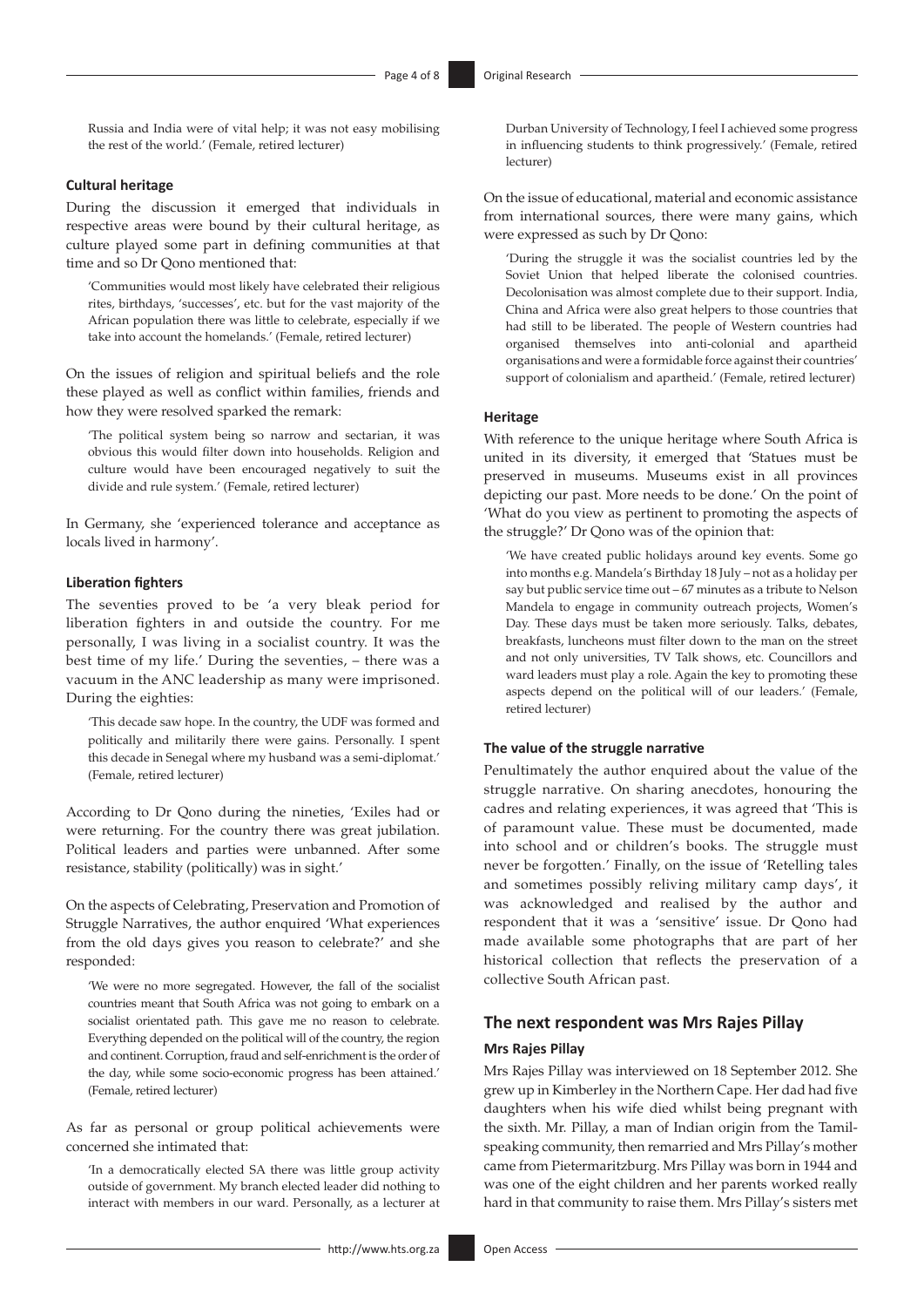their partners by arranged marriages and were even married off from the age of 16. Her parents ran a fresh produce business. They supplied the local markets and this was extremely difficult as the Afrikaner market master gave them a very difficult time with prices and with the business. For the author, personally, what was interesting is the fact that there was this Indian community living in an Afrikaner stronghold and they made a success of being there.

Initially, the interview revolved around Mrs Pillay and her early years growing up in Kimberley. Her earliest memories of the area were interesting. She recalled that:

'[*T*]here was a Hindu temple in the area and all weddings, festivals such as Deepavalli (a festival of lights) and religious activities took place here. It was a meeting place and all gathered to help with whatever needed to be done e.g. such as making fresh flower garlands to adorn the bridal couple and / or used to beautify the temple and the statues that were inside. Ladies gathered to make sweetmeats (savoury and sweet tasting, mainly sugar coated edibles) which are tasty Indian desserts that were handed out to friends and family. Communal living meant that all helped, attended and participated. These gatherings were happy times but they were far and few in between as this was a very small Indian community.' (Female, retired lecturer)

Of interest though was 'How did this community arrive here?' It was established that:

'[*T*]he diamond mines were an attraction and this resulted in South Africans of Indian origin venturing here and then becoming a part of a multiracial community where even the Chinese had already set up home.' (Female, retired lecturer)

#### **A multi-racial community**

From a young age Mrs Pillay was part of a multi-racial community and this is where she 'started becoming aware that there were differences in how people interacted with each other'. She went

'[*T*]o the local co-ed coloured school which had a Christian ethos. I walked to the Perseverance Primary School with Muslim, Malay and coloured children. During the break we were given soup which was prepared by Mrs. Dudley. It was while I was a pupil here that I became aware of differences. There were Indian and African teachers and I thereafter attended the William Prescott High School. The Indians in Kimberly became a part of the Liberation Struggle which was part of a nationwide struggle.' (Female, retired lecturer)

In the mid-fifties, her father was given a 30-day permit to travel to Durban, and if he was not back in the stipulated time, the Afrikaner policemen would be waiting for him. Mrs Pillay, at that point, around 11 or 12 years of age, started hating them as she could see and experience what they were doing. In 1961, the Chinese were given White status. They could now freely travel to Stellenbosch and other areas but Indians were not permitted to do so. Dr Letele, who was a recognised face in the unity movement during the fifties, worked very closely with her father, and this was the reason that her father was targeted

by the security forces. They had 'many visitors to their home and their house was a hive of activity. Many prominent politicians visited and even stayed over.' The senior Mrs. Pillay

'[*P*]repared food and entertained as this household became a meeting place for comrades passing by. This hospitality was extended to all in the struggle. The Muslim taxi operator, Nordine, transported the visitors to and from the homes of the different activists.' (Female, retired lecturer)

Mrs Pillay and her siblings were a part of this, as they 'had to give up their beds and sleep on the apple boxes in order to put up the comrades'.

#### **London**

In 1958, Mrs Pillay left for London. Reflecting on the past, memories that come to mind are some of the decisions that they took. 'I was 13 when my father died. My mother had to take charge of the family and the business. It was very difficult especially in those times.' It was decided that Mrs Pillay and her brother will travel with their mother to England. They lived there for 3 years. She completed her post high school education in London. Whilst she and her mother were in London, they met Dr Yusuf Dadoo.

#### Senior Mrs Pillay was

'[*A*] professional in the Tamil language which she taught for a short while in the International Language School in Kensington, London. However, due to no formal school education, she did not enjoy this stint there and left, returning to South Africa with my brother.' (Female, retired lecturer)

In 1963, Mrs Pillay was 19 and studying towards her A Levels. In London, student meetings were held in her flat. She met Brian Bunting, who had emigrated around the same time. He was the editor of *Seshaba*, a magazine of struggle literature. In London, she felt the 'international impact' of apartheid, especially when she went to Foyle's Bookstore. In 1967, she returned to SA and wanted to use and continue her education and became a member of the Student Representative Council (SRC) of the Natal Campus. She had 'foreign student' status. Mrs Pillay was friends with Paul David's sister, Phyllis Naidoo, who was married to M.D. Naidoo, whose individual and combined contribution must be remembered. Coincidentally, Paul David and Phyllis Naidoo are Sinthi Qono's siblings.

#### **Liberation struggles**

Mrs Pillay became friends with Abdul Khalek Docrat, who was an immigrant from Rangoon in Malaysia, and it was during these times that she became aware of the 'mechanics' of what took place. She engaged in reading, and together with George Sewpersadh, they got books from the outside to promote literary studies in liberation struggles. From 1967 to 1972, she worked for Republic Bank where she unionised staff. However, there was very little that the unions could do at that time, as they were not as powerful as they are today. Docrat, who was with the National Union of Distributive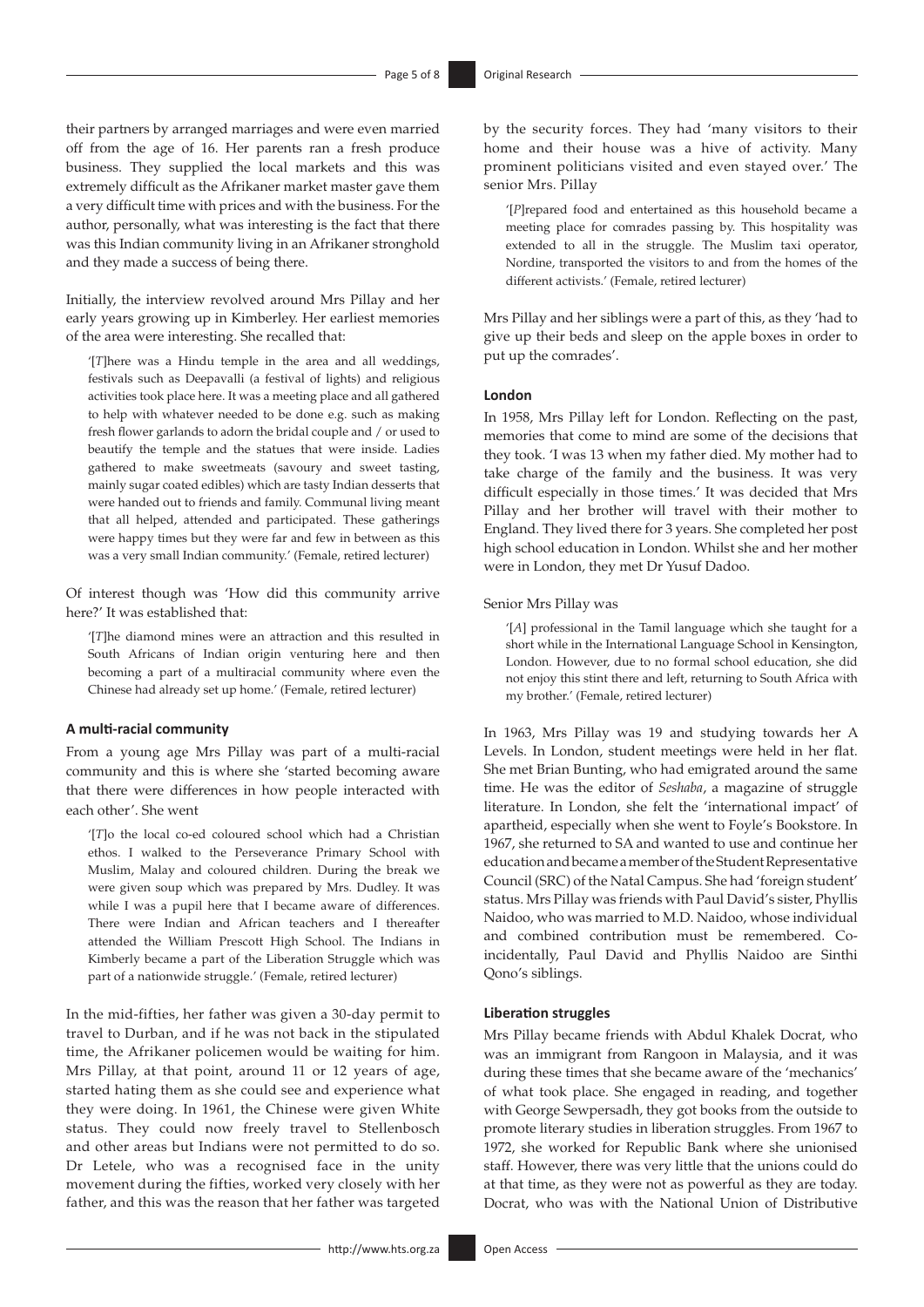Workers, worked with her. In 1972, she worked for Game, and despite her workmanship, she was overlooked for promotion because 'she was very political'. She spoke to staff at different levels about what was happening in the country. Eventually, she left Game to work for a bottle store. It was whilst she was here that the security forces followed her because they had records of her from her student days. She was now instructed by the ANC to leave this job or be faced with imprisonment. She left. During this period, she was an underground cadre in touch with the ANC.

The ANC was in need of certain logistical support and she was sent money via a courier. One of the couriers later turned out to be a spy. During 1974 and 1975, she was introduced to the Roman Catholic Bishops Conference. At this time, she met Sam Moodley, Leela Pillay and G.R. Naidoo, who was editor of the *Post*. She came into contact with Reuben Philips, a senior Anglican Church leader, as it was believed that the church could and should help. She became involved in raising money for the 'affected people', as comrades were called and she completed other work that was assigned to her. She worked with Ebrahim Ebrahim, Mac Maharaj, Sunny Singh, Poomani Moodley and Tim Naidoo, to name just a few. She was tasked with getting press releases for the activists who had been released from jail as Mrs Pillay was in contact with the *Leader* and *Graphic* newspapers.

#### **Giving evidence**

Mrs Pillay mentioned that Poomani Moodley was arrested and forced to give evidence against Billy Nair. She attended open house meetings with the likes of George Naicker, Hassen E Mall, Phyllis (who left for Botswana in 1977) and M.D. Naidoo. Mrs Pillay is one of those veterans that literally ran around trying to get financial assistance from the Grey Street businesses and other places. She worked with the Black Consciousness Movement and had to be underground until she physically left the country. It became her task to get maps, money and distribute pamphlets. She used the excuse of doing work and other chores in favour of women's organisations to get around.

#### **Leaving South African shores**

In 1979, Mrs Pillay left our shores. As she reflected, what came to her mind was 'fear', as she recounted the days to her leaving. She just got 'the call' in 1979 to leave. She and her accomplice arrived at the meeting place only to find blaring sirens of the police. She now found herself on the run again and was forced into hiding. Two weeks later, they left with no clothing or food, except for two oranges, and managed to get a lift with a furniture removal truck that took them safely to the border. She vividly remembers that around 02:00 they were scared and tired, as they passed the Pongola border, which was a common border. They hid underneath the furniture and arrived at their destination only to find that the car that was meant to pick them did not pitch. They had to walk and she admits she was lucky to be alive at the end of it, because if you were spotted, you

would have been shot by the Swazi defence police. It was a 12 h walk from the Swaziland border to Manzini. The difficulty was that there was no water, no food and no protection from the elements. They walked through the rain. They walked and walked over the *koppies*<sup>2</sup> not knowing if they would reach their destination and her companion did mention, 'Well if we don't make it, at least we tried'. It was a treacherous path that they walked but her conviction was strong.

Upon arriving in Manzini, she made contact with Comrade Stanley Mabizela of the ANC and he attended to matters. She reported to the police station and was questioned by officers. Her photographs were taken. She could not say much, as any information ventured by her would be used to the detriment of the struggle. She stated that she was harassed by the South African Security Service and was 'wanted by the police' and needed refugee status. It was granted, but she was advised that being an Indian female she would be better off if she stayed on the mission station where there were other Indians. She moved in even though there were only men living there. Here she met Joe Pillay, Ivan Vis Pillay and Krish Rabilall. It was very difficult as there was neither special food nor attention. Mrs Pillay met Bishop Zwane of the SA Council of Churches Leadership and he introduced her to Moses Mahbida, who found her a job for R80 a month in Swaziland. Whilst she was in Swaziland, she was involved in refugee counselling amongst other tasks. Her family travelled to where she was living for her wedding. She was involved fulltime in ANC work. She was paid enough to get by, and whilst in exile, she worked with Shadrack Maphumulo and Judson Khuzwayo. She was part of the refugee committee. In 1981, she was instructed to leave to Angola for military training, and when that training was completed, she returned to Swaziland.

#### **The Angolan government**

According to Mrs. Pillay:

'In 1983 …. I was deployed to fight against the forces of the Angolan opposition political movement, the National Union for the Total Independence of Angola (UNITA) on the Eastern Front, at a time when UNITA was in political and military alliance with the South African Defense Force.' (Female, retired lecturer)

Further to this, she stated that:

'[…*D*]uring the course of these operations, many MK troops came to the conclusion that no serious struggles were taking place in South Africa and that their lives were being wasted in Angola in a civil war. They wanted to be sent back to South Africa to fight. When they demanded a national conference of the ANC to discuss this and other issues, including their demand for democratic elections for the ANC's national executive committee, this was not accepted by the leadership, headed by OR Tambo.' (Female, retired lecturer)

Mrs Pillay was a part of the struggle, where the Angolan people, unlike the Portuguese colonists, positioned their 2.An Afrikaans term for small, isolated hills.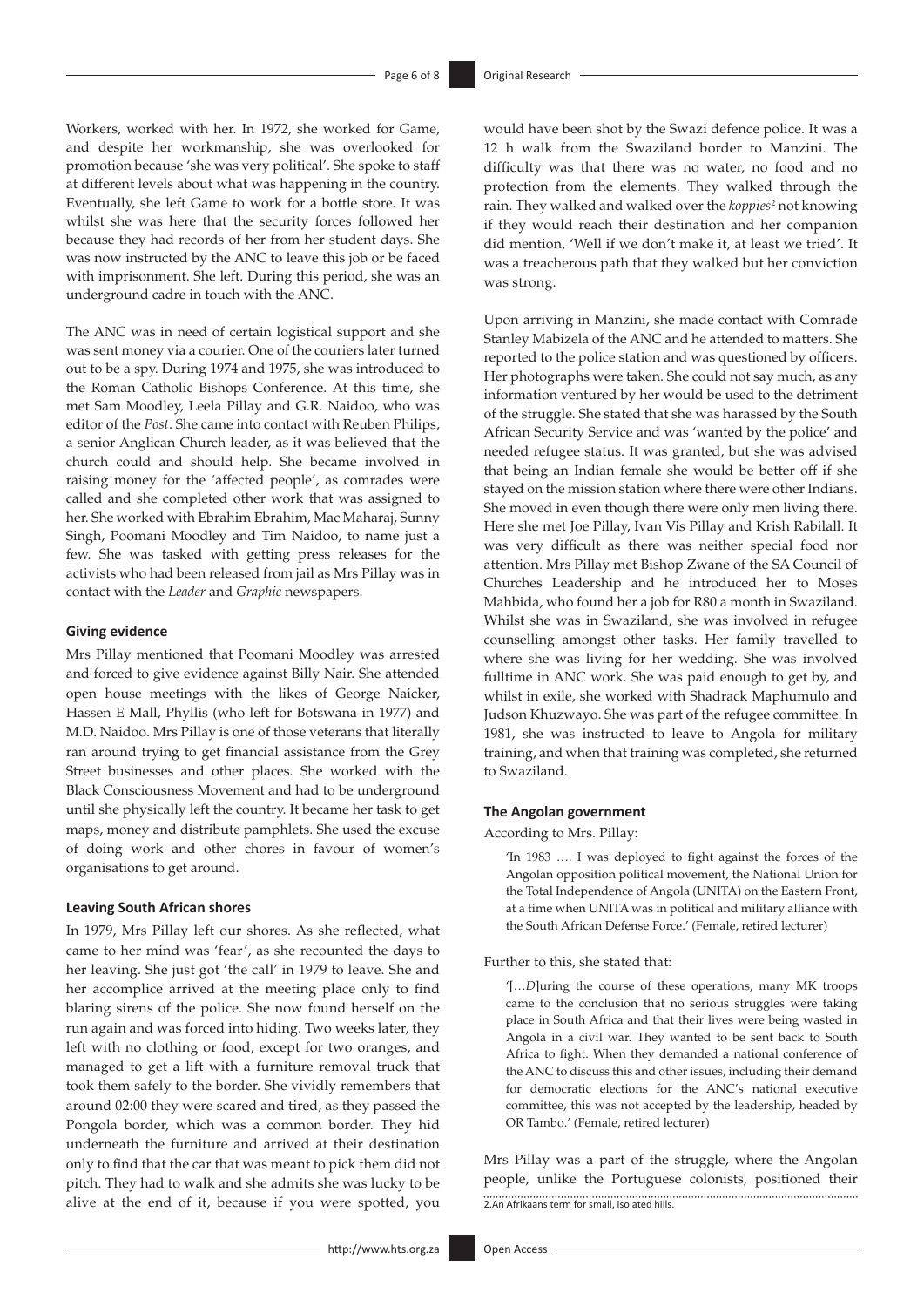offence on three fronts (SAHO 2019d). Mrs Pillay mentioned that, 'the Angolan government was at the heart of the struggle'. When she had an accident, she returned to Angola for treatment. Here she was admitted to the Cuban station, and under them, she was in the special unit organisation for women – it was a treatment centre as they were in a 'war situation'. Her hand was becoming gangrenous and she mentioned, 'I lifted my arm up in Amandla stance, with fist clenched and asked for my hand to be saved'. She was in this Cuban unit in Angola for 6 months and even though her hand was saved, the scars are still visible.

In 1985, the situation became rigorous in Swaziland with the bombs attacks and there was a fear that people like Mrs Pillay, who had refugee status, may be targeted as it was feared that they may be shot. She left Swaziland in 1985, as many refugees were withdrawing because of the situation there. The Mozambique-Inkomati Accord was signed and the bargaining chip was the ANC (SAHO 2019b). She was in Zambia from 1985 to 1990. Whilst here, she was unemployed. She met other refugees who were in exile for much longer. She did voluntary work for the ANC such as attending meetings, welfare work, collecting money and distributing food and clothing.

#### **Post-apartheid South Africa**

Upon returning to Post-Apartheid South Africa, she found that the country had changed so much. Technological innovations were a part of everyday life. She adjusted to life back home by being a part of the Truth and Reconciliation Commission (TRC). She is now at home in Reservoir Hills.

# **The next respondent was Mrs Urmilla Soni Singh**

#### **Mrs Urmilla (Nee Soni) Singh**

Finally, the author spoke to Ms Urmilla Soni, now Mrs Urmilla Singh, interviewed on 22 September 2012, who did not leave the country but was part of the masses that mobilised from within the borders and travelled internally. Mrs Singh came from a conservative Gujarati (her ancestral home is in Gujarat, India and Gujarati is the spoken language) family and grew up in Durban – Fountain Lane in the Grey Street area. Her parents did not know much about her involvement in the struggle.

In the eighties, she was part of the formation of the Durban Central Residents Association (DCRA) and also part of the Branch of the Natal Organisation of Women. She was a female activist that faced harassment from the police. Once, they were in a car, and the police ransacked the car looking for arms, but did not find any, as they were so well hidden in the panel of the car.

#### **Thokoza Grey Street Women's Hostel**

Mrs Singh also worked with the Thokoza Grey Street Women's hostel and remembers running for her life from this institution. There was an informal women group that

met here and they exchanged language skills, teaching each other, and when the Inkatha Freedom Party (IFP) supporters realised who they were, they began chasing them whilst wielding whips, and throwing urine bottles at them.

### **Mass mobilisation**

Mrs Singh was part of a group that would put up posters and she would hear jibes from mainly Indian neighbours such as 'you are not caught as yet' and 'you are still running around'. The State of Emergency was declared and enforced in 1986 in South Africa (SAHO 2019e). Being in possession of banned pamphlets signalled grave danger if caught by authorities. Sections 28 and 29 stated solitary confinement and if the internal security found you, there was no pity, according to Mrs Singh, who worked in a medical clinic in Lorne Street for Dr Jeewa. Dr Jeewa was tacitly supportive, as he knew what was going on but turned a blind eye. She distributed pamphlets. These were picked up (collected) by the local university, University of Durban – Westville, student leaders from her place of work. When interviewed on 22 September 2012, Mrs. Singh said, 'Iqbal Sayed created The Durban Central Residents Association which had no office nor administration facilities. He gave support by "sit ins" when comrades were arrested' and Mrs Singh was also a part of this group. She was 'involved in house to house visits, the women's league and responsible for transport by using her family's vehicles'. In the same interview, she mentioned, 'decisions and recommendations of the Weekly Activists Forum were taken to Natal Indian Congress and United Democratic Front'. At night she and her cousins Hershella Narsee and Geetha Narsee put up posters. The Activists Forum held open meetings in David Landau in Overport, which was supported religiously by the regulars.

#### **The Cradock Four**

The Cradock Four Garden of Remembrance has been established in memory of the Cradock Four Heroes. According to the National Heritage Council (2019), they were Matthew Goniwe and Fort Calata, both school teachers and activists, Sparrow Mkonto, a railway worker and unionist, and Sicelo Mhlauli, a childhood friend of Matthew Goniwe, who was with them simply to catch up with his friend. According to Rhodes University (2017), Canon James Arthur Calata joined the ANC in 1930 and later that year was elected as their provincial president for the Cape – holding this position till 1949. Port Elizabeth, later a strong Congress centre, established its first ANC branch through his efforts. In 1936, he became Secretary-General of the ANC and was instrumental in having the autocratic Pixley Seme replaced as president, first by Z.R. Mahabane in 1937, then by A.B. Xuma 3 years later.

According to The Cradock Four (2020), the township known as Lingelihle was one of the earliest to introduce street committees. This was performed under the guidance of Cradock Residents Association (CRADORA), where some 17000 residents were divided into seven zones. Approximately 40 activists were allocated to these areas and held meetings in